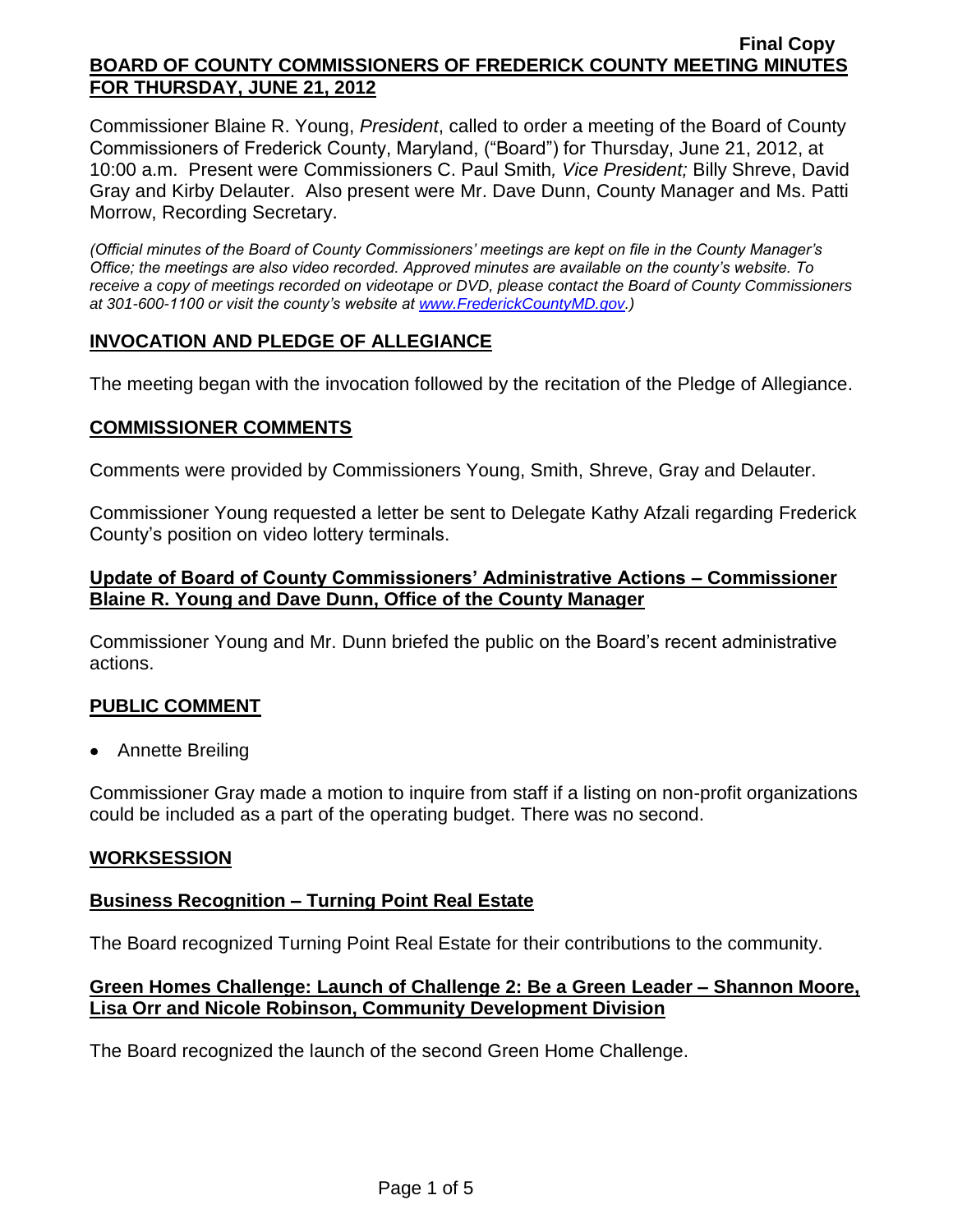# **Appointments/Reappointments to Boards and Commissions – Joyce Grossnickle, Office of the County Manager**

### Agriculture Business Council

There was no public comment.

Commissioner Smith moved to reappoint Mr. Anthony Aellen, Ms. Arlene Atkins, and Mr. Tom Mullineaux for three-year terms to become effective July 1, 2012, and to expire June 30, 2015. Commissioner Delauter seconded the motion that passed 5-0.

### Parks and Recreation Commission

There was no public comment.

Commissioner Gray moved to reappoint Ms. Charlotte Lawson Davis and Ms. Barbara Taylor for four-year terms to become effective July 1, 2012, and to expire June 30, 2016*,* and to appoint Mr. Timothy Jones to fill an unexpired term to expire June 30, 2014, and appoint Dr. Howard Looney to serve a four-year term to become effective July 1, 2012, and expire June 30, 2016. Commissioner Smith seconded the motion.

Commissioner Shreve offered an amendment to reappoint Ms. Charlotte Lawson Davis and Ms. Barbara Taylor for four-year terms to become effective July 1, 2012, and to expire June 30, 2016, and to advertise again for the other two (2) vacancies coordinating with those municipalities lacking in representation. Commissioner Delauter seconded the amendment that passed 3-2 with Commissioners Smith and Gray opposed.

The vote on the main motion was 4-1 with Commissioner Gray opposed.

## Roads Board

There was no public comment.

Commissioner Young moved to appoint Mr. Stephen Burd to serve a five-year term to become effective July 1, 2012, and to expire June 30, 2017. Commissioner Delauter seconded the motion that passed 5-0.

## Workforce Development Board

There was no public comment.

Commissioner Smith moved to approve the reappointment of: Mr. M. Richard Adams and Mr. Darren Wigfield to serve four-year terms to become effective July 1, 2012, and expire June 30, 2016; and the appointment of Ms. Ann Bonitatibus to serve as the Public Sector representative with no term assigned; and Ms. Cheryl Cioffi and Dr. J. J. Lin to serve as Private Sector representatives for four-year terms to become effective July 1, 2012, and expire June 30, 2016; Mr. Rob Collings to fill an unexpired term to expire June 30, 2014; and Ms. Lisa Mulks and Ms. Amanda Haddaway to fill unexpired terms to expire June 30, 2015. Commissioner Young seconded the motion that passed 5-0.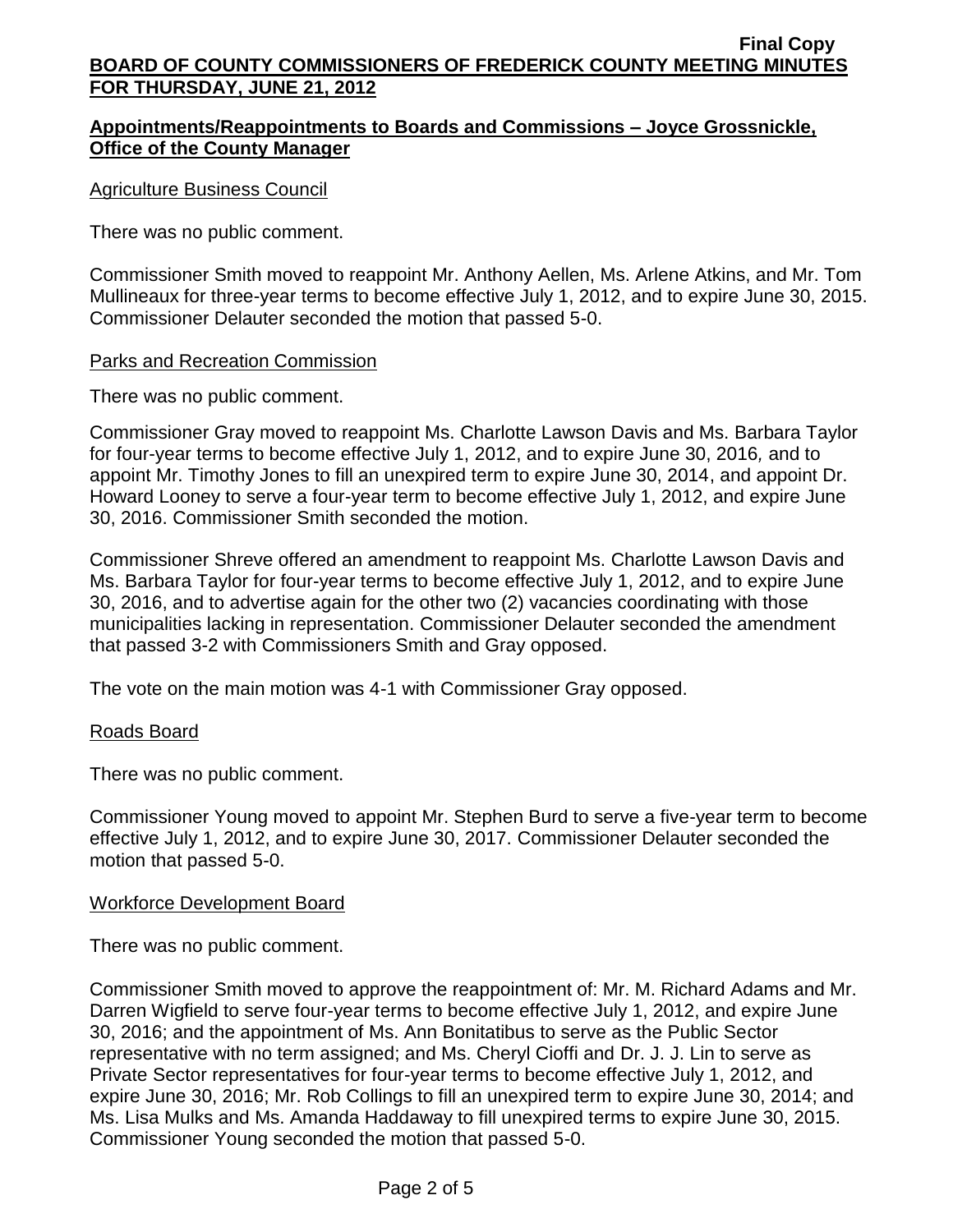# **To Consider Zoning Text Amendment #ZT-12-03 – Communication Towers – Eric Soter and Larry Smith, Community Development Division**

Staff presented zoning text amendment #ZT-12-03. Mr. Soter indicated #ZT-12-03 was tabled for 60 days during the public hearing held on April 17, 2012. The proposed text amendment was intended to amend the existing provisions of the Frederick County Zoning Ordinance to address concerns relating to communication towers in existence prior to 1999, if such a tower ceased to be used for wireless communications for 12 consecutive months.

Public comment was heard from:

- Brian Quinn, Esquire, Venable, LLP
- Greg Rapisarda, Esquire, Saul Ewing
- Rand Weinberg, Esquire, Miles and Stockbridge

Mr. Michael Chomel, Office of the County Attorney, commented on the text amendment.

Commissioner Young moved to approve zoning text amendment #ZT-12-03 as presented with an effective date of July 1, 2012. Commissioner Shreve seconded the motion that passed 5-0.

# **AGENDA BRIEFING**

Commissioner Young noted the following public hearings were scheduled for Thursday, June 28 at 10:00 a.m.: Spring 2012 Water and Sewerage Plan Amendments – Tim Goodfellow, Community Development Division; and Land Preservation, Parks and Recreation Plan – Jim Gugel, Community Development Division

# **CONSENT AGENDA**

The following items were pulled from the consent agenda:

- Purchasing Memo #12-220 Request to Authorize FY 2013 Parts and Service Blanket Purchase Order Agreements Award to: Various Vendors Award amount: \$995,000.00
- Construction Change Order No. 39, Ballenger McKinney Enhanced Nutrient Removal (ENR) Wastewater Treatment Plant Expansion – Rod Winebrenner, Utilities and Solid Waste Management Division

The following items remained on the consent agenda:

# BID AWARD

Purchasing Memo #12-219 - Bid #12-34, Custodial Services for Various County Locations and Attached Budget Transfer Award to: C.J. Maintenance (10 County Buildings) - \$158,848 **and** Professional Maintenance Company, Inc. (Solid Waste Management Campus – 9031 Reichs Ford Road) - \$25,670.90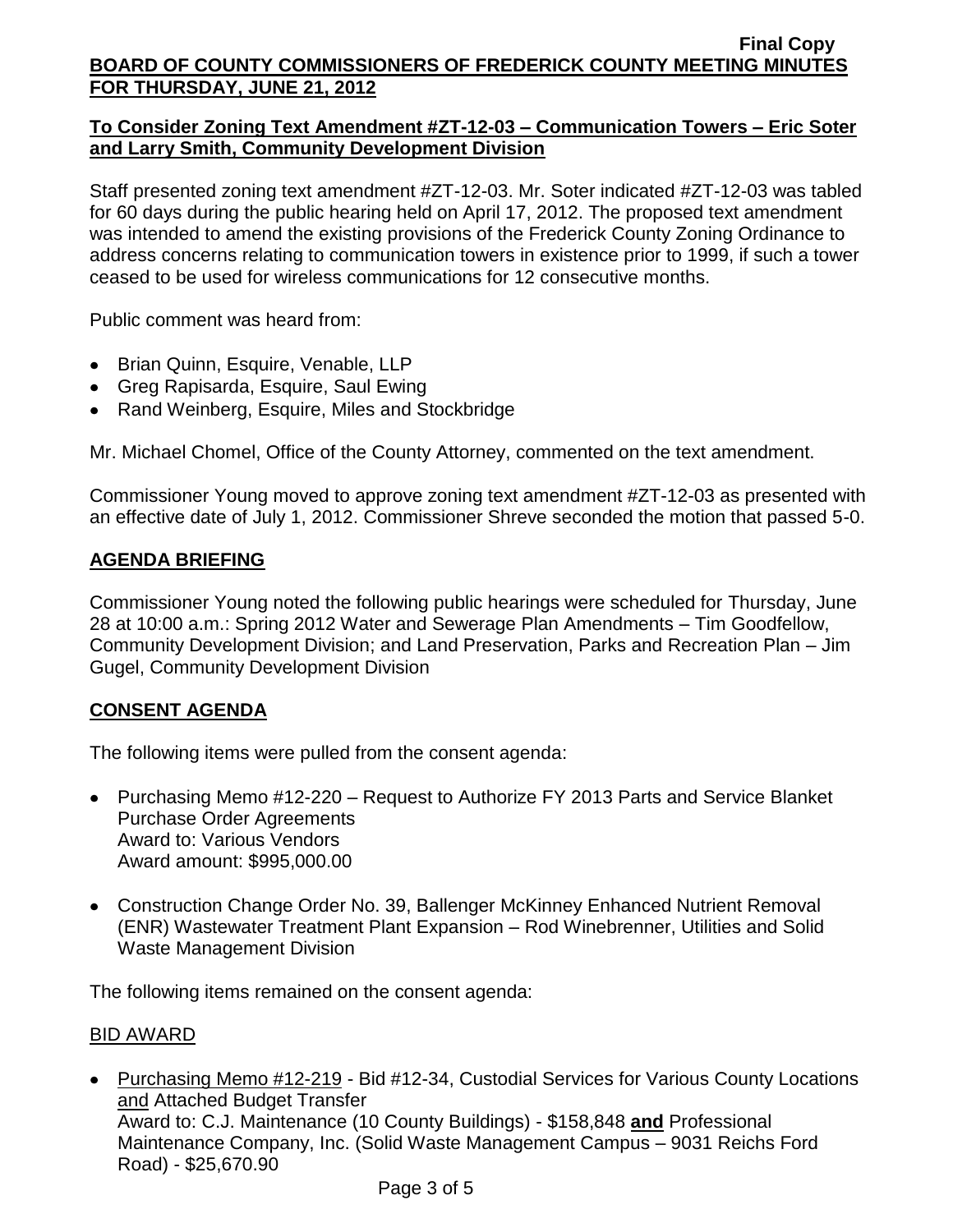# GRANT

1. U.S. Department of Justice – 2012 Bulletproof Vest Partnership Grant Program Application – Marty Gallagher, Sheriff's Office

Commissioner Smith moved to approve the consent agenda as amended. Commissioner Gray seconded the motion that passed 5-0.

## **ADMINISTRATIVE BUSINESS**

### **Purchasing Memo #12-220 – Request to Authorize FY 2013 Parts and Service Blanket Purchase Order Agreements – Bruce Johnson, Finance Division**

Mr. Tom Meunier and Mr. Pat Hannah, Public Works Division, commented on the purchasing memo.

Commissioner Smith moved to approve Purchasing Memo #12-220 as presented. Commissioner Gray seconded the motion that passed 4-1 with Commissioner Delauter opposed.

## **Construction Change Order No. 39, Ballenger McKinney Enhanced Nutrient Removal (ENR) Wastewater Treatment Plant Expansion – Rod Winebrenner, Utilities and Solid Waste Management Division**

Mr. Kevin Demosky, Utilities and Solid Waste Management Division, commented on the construction change order.

Commissioner Smith moved to approve the construction change order as presented. Commissioner Young seconded the motion that passed 5-0.

## **PUBLIC HEARING**

(Commissioner Young passed the gavel to Commissioner Smith and left the room.)

## **TransIT Services Fare Increase Proposal – Nancy Norris, Transit Services Division**

By unanimous consent, the Board moved to allow for public comment.

Ms. Sherry Burford, Transit Services Division, presented the proposed fares.

Public comment was heard from:

- Diane Vander Weyden
- Joan Bacashilder

Commissioner Smith moved to accept the proposed public transit fares and the revised transit plus fare increases with an effective date of July 30, 2012. Commissioner Shreve seconded the motion that passed 4-0 with Commissioner Young absent.